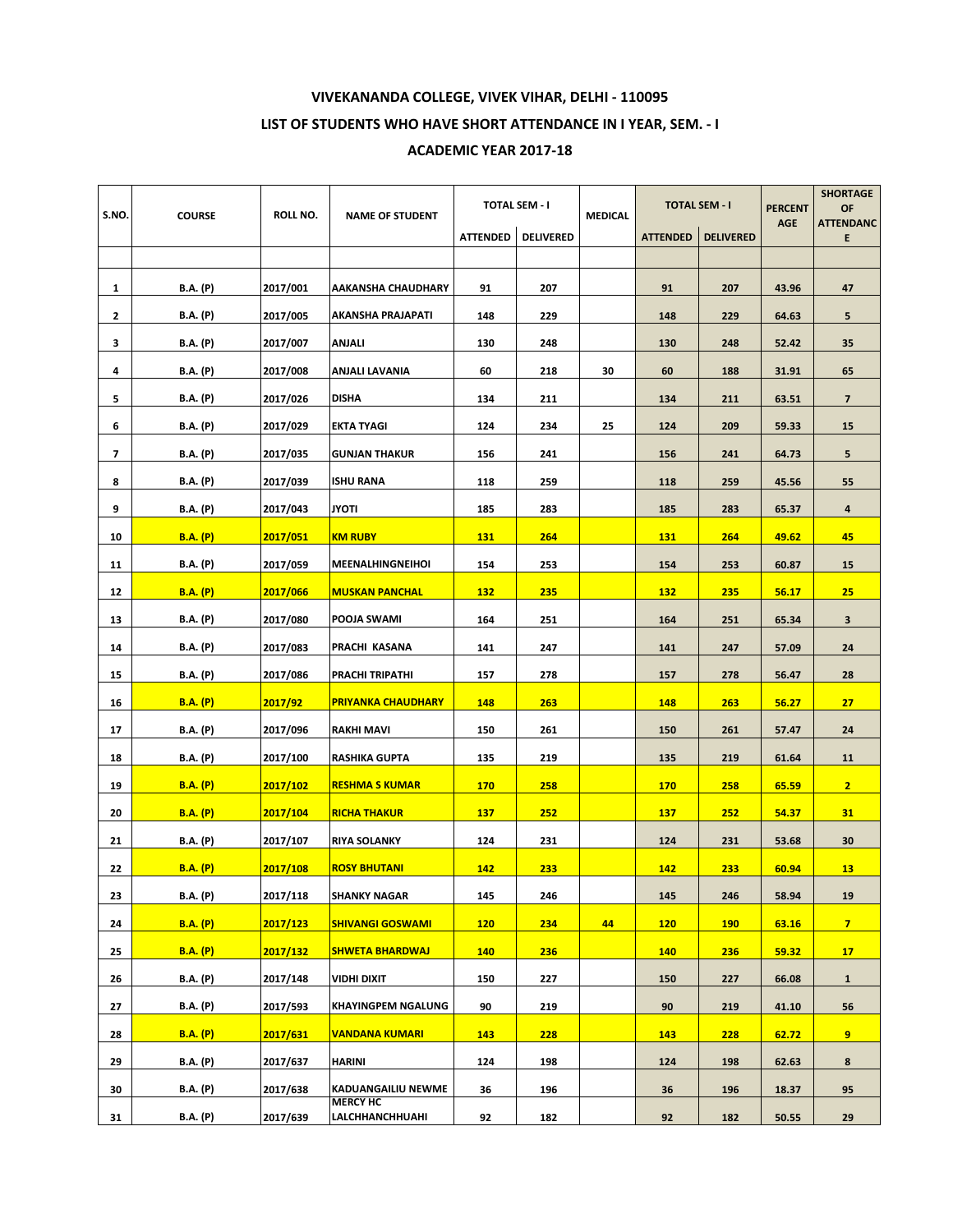# **VIVEKANANDA COLLEGE, VIVEK VIHAR, DELHI - 110095**

# **LIST OF STUDENTS WHO HAVE SHORT ATTENDANCE IN I YEAR, SEM. - I**

#### **ACADEMIC YEAR 2017-18**

| 32 | <b>B.A.</b> (P)               | 2017/650 | <b>SURYANSHI</b>      | 79  | 216 | 65 | 79  | 151 | 52.32 | 22                       |
|----|-------------------------------|----------|-----------------------|-----|-----|----|-----|-----|-------|--------------------------|
| 33 | <b>B.A.</b> (P)               | 2017/665 | <b>K NIMSEMPHY</b>    | 113 | 202 |    | 113 | 202 | 55.94 | 22                       |
| 34 | B.Com. (P)                    | 2017/519 | DIVYANSHA SINGH       | 89  | 195 | 23 | 89  | 172 | 51.74 | 26                       |
| 35 | B.Com. (P)                    | 2017/520 | <b>DOLLY MANDAL</b>   | 89  | 195 |    | 89  | 195 | 45.64 | 41                       |
| 36 | B.Com. (P)                    | 2017/537 | <b>MANSI RAWAT</b>    | 91  | 195 | 18 | 91  | 177 | 51.41 | 27                       |
| 37 | B.Com. (P)                    | 2017/544 | <b>NANCY VERMA</b>    | 118 | 195 |    | 118 | 195 | 60.51 | 12                       |
| 38 | B.Com. (P)                    | 2017/613 | <b>ISHIKA SAGAR</b>   | 119 | 193 |    | 119 | 193 | 61.66 | 10                       |
| 39 | B.Com. (P)                    | 2017/617 | <b>MEENAKSHI</b>      | 114 | 193 |    | 114 | 193 | 59.07 | 15                       |
| 40 | B.Com. (P)                    | 2017/660 | <b>NEHA KASHYAP</b>   | 80  | 164 |    | 80  | 164 | 48.78 | 29                       |
| 41 | B.Com. (P)                    | 2017/661 | SONALI SILELAN        | 77  | 161 |    | 77  | 161 | 47.83 | 30                       |
| 42 | B.Com. (P)                    | 2017/667 | KAJAL KASHYAP         | 72  | 160 |    | 72  | 160 | 45.00 | 35                       |
| 43 | B.Com. (P)                    | 2017/559 | <b>RIYA ARORA</b>     | 26  | 218 |    | 26  | 218 | 11.93 | 119                      |
| 44 | B.Com. (P)                    | 2017/564 | SANDHYA KAMBOJ        | 115 | 216 |    | 115 | 216 | 53.24 | 29                       |
| 45 | B.Com. (P)                    | 2017/565 | SARA SRIVASTAVA       | 136 | 218 |    | 136 | 218 | 62.39 | 9                        |
| 46 | B.Com. (P)                    | 2017/573 | <b>SHREYA ARORA</b>   | 122 | 214 | 20 | 122 | 194 | 62.89 | $\overline{\phantom{a}}$ |
| 47 | B.Com. (P)                    | 2017/584 | <b>TANYA SINGH</b>    | 139 | 215 |    | 139 | 215 | 64.65 | 4                        |
| 48 | B.Com. (P)                    | 2017/643 | <b>RHYTHM JAIN</b>    | 102 | 167 |    | 102 | 167 | 61.08 | 9                        |
| 49 | B.Com. (P)                    | 2017/647 | PRIYANKA              | 114 | 176 |    | 114 | 176 | 64.77 | $\mathbf{3}$             |
| 50 | B.Com. (H)                    | 2017/441 | <b>ADITI AGGARWAL</b> | 139 | 236 |    | 139 | 236 | 58.90 | 18                       |
| 51 | B.Com. (H)                    | 2017/445 | ARNIMA VARSHNEY       | 140 | 236 |    | 140 | 236 | 59.32 | 17                       |
| 52 | B.Com. (H)                    | 2017/450 | DEEPALI KATARIA       | 24  | 219 |    | 24  | 219 | 10.96 | 122                      |
| 53 | <b>B.Com. (H)</b>             | 2017/452 | DIVYA PARJAPATI       | 117 | 219 |    | 117 | 219 | 53.42 | 29                       |
| 54 | B.Com. (H)                    | 2017/464 | <b>KHUSHI GUPTA</b>   | 144 | 235 |    | 144 | 235 | 61.28 | 13                       |
| 55 | <b>B.Com. (H)</b>             | 2017/609 | <b>PRIYA ARORA</b>    | 143 | 224 |    | 143 | 224 | 63.84 | $6\phantom{1}$           |
| 56 | B.Com. (H)                    | 2017/610 | <b>SHAGUN</b>         | 117 | 192 |    | 117 | 192 | 60.94 | 11                       |
| 57 | <b>B.Com.</b> (H)             | 2017/653 | <b>NITIKA KHERA</b>   | 119 | 210 |    | 119 | 210 | 56.67 | 21                       |
| 58 | <b>Applied Psychology (H)</b> | 2017/360 | <b>MEGHA SHARMA</b>   | 149 | 239 |    | 149 | 239 | 62.34 | 10                       |
| 59 | <b>Applied Psychology (H)</b> | 2017/361 | <b>NAMRATA TOMAR</b>  | 105 | 229 |    | 105 | 229 | 45.85 | 48                       |
| 60 | <b>Applied Psychology (H)</b> | 2017/366 | <b>RADHIKA BANSAL</b> | 91  | 239 |    | 91  | 239 | 38.08 | 68                       |
| 61 | <b>Applied Psychology (H)</b> | 2017/371 | SAVIBHA SAWARKAR      | 110 | 243 |    | 110 | 243 | 45.27 | 52                       |
| 62 | <b>Applied Psychology (H)</b> | 2017/604 | <b>SRISHTI GAUR</b>   | 118 | 208 |    | 118 | 208 | 56.73 | 21                       |
| 63 | English (H)                   | 2017/028 | <b>EKTA REHALIA</b>   | 122 | 185 |    | 122 | 185 | 65.95 | $\mathbf{1}$             |
| 64 | English (H)                   | 2017/172 | <b>MRIDULA SINGH</b>  | 135 | 230 | 24 | 135 | 206 | 65.53 | $\overline{2}$           |
| 65 | English (H)                   | 2017/178 | <b>RUPALI VERMA</b>   | 156 | 255 | 14 | 156 | 241 | 64.73 | 5                        |
| 66 | English (H)                   | 2017/194 | <b>VANDANA VV</b>     | 121 | 232 |    | 121 | 232 | 52.16 | 34                       |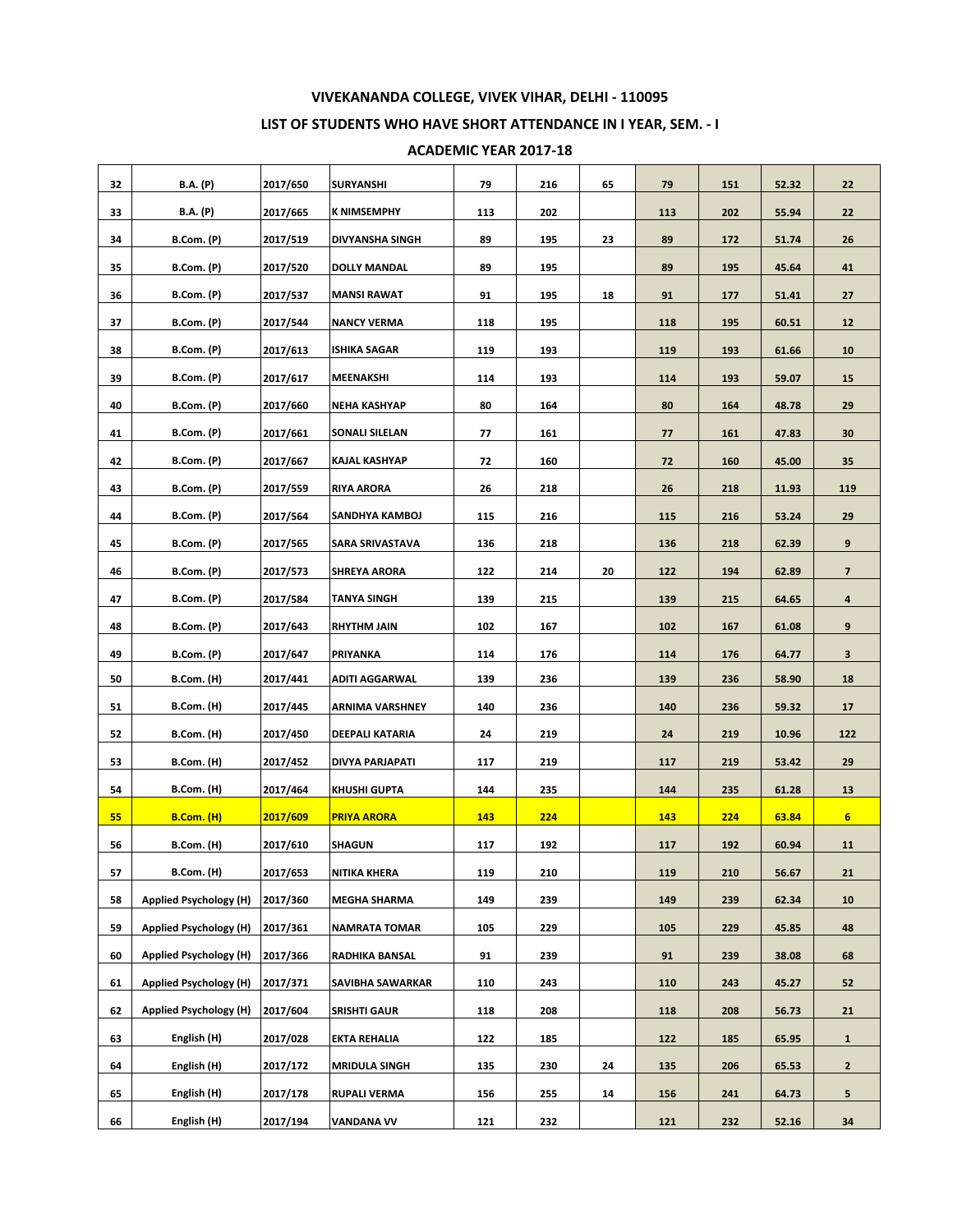# **VIVEKANANDA COLLEGE, VIVEK VIHAR, DELHI - 110095**

# **LIST OF STUDENTS WHO HAVE SHORT ATTENDANCE IN I YEAR, SEM. - I**

| 67 | English (H)                  | 2017/196 | <b>VISHAKHA PAL</b>     | 99  | 235 | 18 | 99  | 217 | 45.62 | 46             |
|----|------------------------------|----------|-------------------------|-----|-----|----|-----|-----|-------|----------------|
| 68 | Hindi (H)                    | 2017/211 | <b>GULSHAN</b>          | 128 | 233 | 20 | 128 | 213 | 60.09 | 14             |
| 69 | Hindi (H)                    | 2017/223 | <b>NISHA GAHLAUT</b>    | 157 | 252 |    | 157 | 252 | 62.30 | 11             |
| 70 | Hindi (H)                    | 2017/236 | <b>SONALI SWAMI</b>     | 93  | 237 |    | 93  | 237 | 39.24 | 65             |
| 71 | History (H)                  | 2017/295 | <b>NAINA</b>            | 143 | 236 |    | 143 | 236 | 60.59 | 14             |
| 72 | History (H)                  | 2017/301 | SETHU LAKSHMI SUNIL     | 103 | 229 |    | 103 | 229 | 44.98 | 50             |
| 73 | History (H)                  | 2017/309 | <b>VAISHALI GOSWAMI</b> | 119 | 235 | 48 | 119 | 187 | 63.64 | 6              |
|    |                              |          |                         |     |     |    |     |     |       |                |
| 74 | <b>Political Science (H)</b> | 2017/063 | <b>MEGHA</b>            | 111 | 183 |    | 111 | 183 | 60.66 | 11             |
| 75 | <b>Political Science (H)</b> | 2017/093 | PRIYANKA PAL            | 114 | 178 |    | 114 | 178 | 64.04 | 5              |
| 76 | <b>Political Science (H)</b> | 2017/319 | <b>DAMINI KUMARI</b>    | 126 | 208 |    | 126 | 208 | 60.58 | 13             |
| 77 | <b>Political Science (H)</b> | 2017/321 | <b>JAGRITI RANA</b>     | 155 | 246 |    | 155 | 246 | 63.01 | 9              |
| 78 | <b>Political Science (H)</b> | 2017/325 | <b>MUSKAAN</b>          | 160 | 246 |    | 160 | 246 | 65.04 | 4              |
| 79 | <b>Political Science (H)</b> | 2017/328 | <b>NEHA YADAV</b>       | 160 | 246 |    | 160 | 246 | 65.04 | 4              |
| 80 | <b>Political Science (H)</b> | 2017/601 | <b>RADHA SHARMA</b>     | 140 | 243 |    | 140 | 243 | 57.61 | 22             |
| 81 | <b>Political Science (H)</b> | 2017/684 | DIKSHA AWANA            | 74  | 201 |    | 74  | 201 | 36.82 | 60             |
| 82 | Sanskrit (H)                 | 2017/243 | ANJALI                  | 144 | 219 |    | 144 | 219 | 65.75 | $\overline{2}$ |
| 83 | Sanskrit (H)                 | 2017/248 | KHUSHBOO JAISWAL        | 123 | 219 |    | 123 | 219 | 56.16 | 23             |
| 84 | Sanskrit (H)                 | 2017/257 | <b>NISHU CHOUDHARY</b>  | 106 | 222 |    | 106 | 222 | 47.75 | 42             |
| 85 | Sanskrit (H)                 | 2017/259 | <b>PREETI</b>           | 129 | 219 |    | 129 | 219 | 58.90 | 17             |
| 86 | Sanskrit (H)                 | 2017/265 | <b>SAHANA</b>           | 162 | 247 |    | 162 | 247 | 65.59 | 3              |
| 87 | Sanskrit (H)                 | 2017/268 | <b>SHIVANI VAJPAI</b>   | 133 | 224 |    | 133 | 224 | 59.38 | 16             |
| 88 | Sanskrit (H)                 | 2017/678 | <b>ANCHAL SHARMA</b>    | 108 | 172 |    | 108 | 172 | 62.79 | $\overline{7}$ |

#### **ACADEMIC YEAR 2017-18**